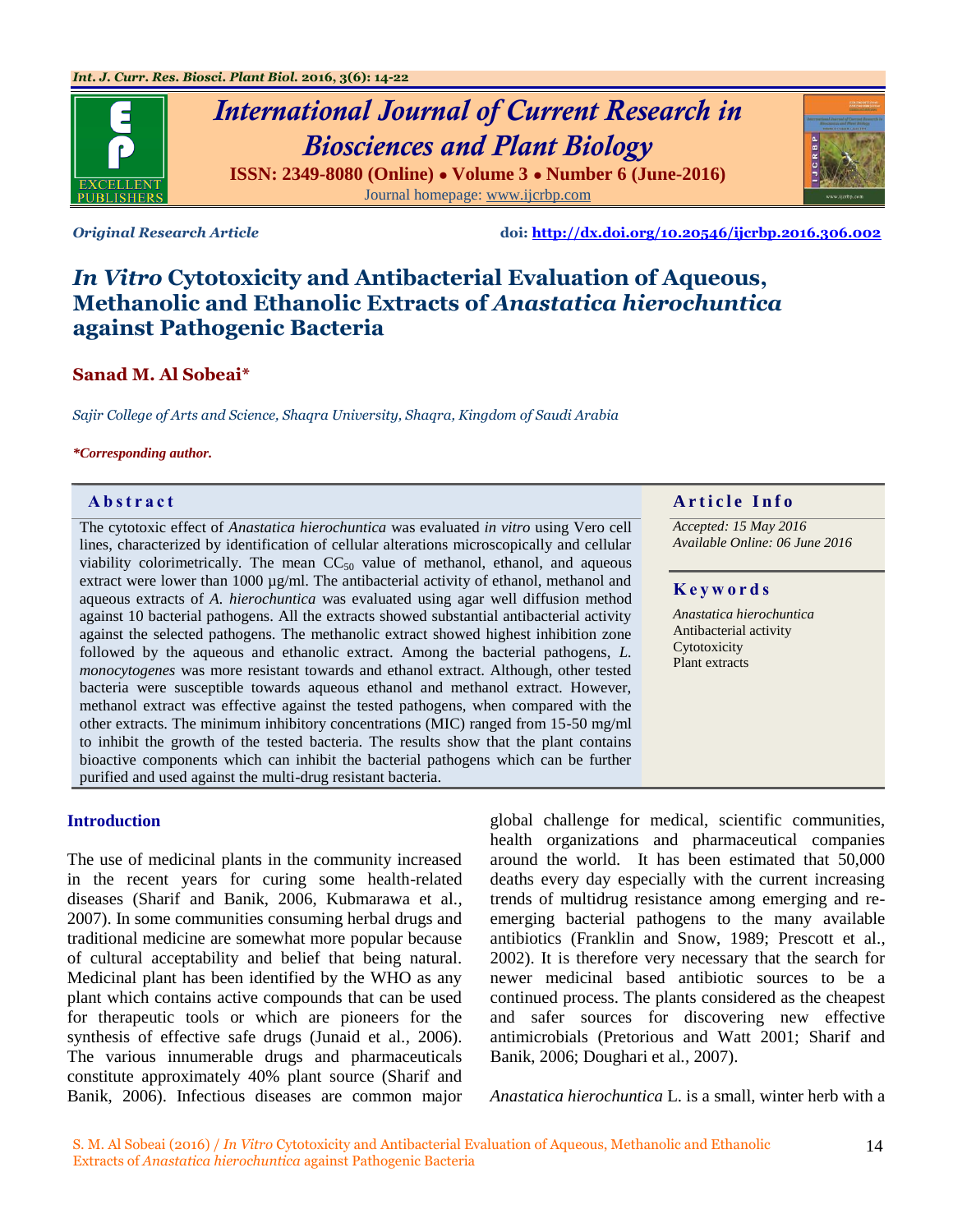#### *Int. J. Curr. Res. Biosci. Plant Biol.* **2016, 3(6): 14-22**

gray color that grows to an approximately of 10-18 cm height, with small white flowers. It is found in the some countries such as Saudi Arabia and North Africa. The plant resist and can survive in dry environments without water and then rebirth when water is available and is a well-known desert zone medicinal plant. *A. hierochuntica* is a monocarpic annual plant species characterized by topochory / ombrohydrochory type of seed dispersal (Bellakhdar et al*.,* 1991, Hegazy et al*.,*  2006) (Fig. 1). *A. hierochuntica* L. (Family: Brassicaceae) is known as Kaff-e Maryam in Saudi Arabia and other Arab countries, where it is widely consumed as a tea beverage and to treatment of many conditions, such as difficult childbirth, blood pressure, diabetes mellitus and uterine hemorrhage (Khalifa and Ahmad, 1980; El-Ghazali et al*.,* 2010; Jaradat, 2005; Sehab et al*.,* 1983; Bellakhdar et al*.,* 1991; Batanouny 1999; Eman et al*.,* 2011; Daur 2012).

In view of its frequent medicinal use and popularity among the people of several countries particularly in Saudi Arabia, Kaff-e-Maryam was selected for the present study. The aim of the present study is to investigate the *in vitro* cytotoxicity and antibacterial activity of water, ethanol and methanol extracts against ten pathogenic bacteria that cause common and sometimes serious infections in human and animals.

# **Materials and methods**

## **Collection of** *Anastetica hierochuntica* **(Kaff-e-Maryam)**

The whole plants were collected from different geographical regions of Saudi Arabia. The local name of this plant is "Kaff-e-Maryam". The plant was morphologically identified by Herbarium center at the Botany & Microbiology department, King Saud University. The plant samples were sealed in sterilized polythene bags, were brought to the laboratory, and washed thoroughly 2-3 times with running tap water and once with sterile water, oven-dried for 1 h at 160°C and put in the shade in an aerated place till complete drying, then whole plant were ground using sterile coffee grinder into a fine powder.

# **Preparation of plant extracts**

The prepared powder was soaked in each of ethanol and methanol solvents (plant material to solvent ratio was 1:10, w/v) and extracted for 24 hrs at room temperature with shaking at 150 rpm. After filtration, solvents was evaporated under reduce pressure by using R-215 rotary evaporator (Sigma-Aldrich) until dryness. The solvent free brownish crude extract thus obtained was resuspended in dimethyl sulphoxide (DMSO) or phosphate buffered saline (PBS) to a final stock concentration of 50 mg/ml or 100 mg/ml. All extracts were stored at 4 °C in airtight dark bottles till use.

# **Preparation of aqueous extract**

Powdered sample of 20 g was dissolved in 200 ml of distilled water in conical flask the mouth of the conical flask was covered with aluminum foil and incubated in slow heat for 2 hrs. The residue was filtered by using muslin cloth followed by Whatman No. 1 filter paper, then centrifuged at 6000 rpm for 10 min. The supernatant was collected and further boiled till the volume was reduced to one-fourth of the original volume of the water used, and finally was evaporated by R-215 rotary evaporator (Sigma-Aldrich) and stored at 4°C.

# **Pathogenic bacterial species**

Bacterial species used in this study (Table 1) were clinical isolates obtained from Botany and Microbiology Department, Faculty of Science, King Saud University. All of the bacterial species were grown and maintained on Muller Hinton agar or Trypticase Soy Agar media at 37°C pH (7.3±0.2). All bacterial species were identified and characterized by culturing in the specific appropriate media followed by the rapid testing (Gram's stain, catalase, oxidase, coagulase, and bile solubility) and the biochemical testing (IMVIC) (Indole, methyl red, Voges-Proskauer, and citrate), triple sugar iron, oxidation/fermentation, urease, and nitrate reduction).

| Table 1: Bacterial species, media and cultivation conditions. |  |  |  |  |
|---------------------------------------------------------------|--|--|--|--|
|---------------------------------------------------------------|--|--|--|--|

| No.                         | <b>Bacterial species</b> | <b>Media and cultivation</b><br>conditions |
|-----------------------------|--------------------------|--------------------------------------------|
| $\mathbf{1}$                | Klebsiella pneumoniae    | TSA+YE or MHA, 37°C                        |
| $\mathcal{D}_{\mathcal{L}}$ | <i>Proteus mirabilis</i> | TSA+YE or MHA, 37°C                        |
| 3                           | Enterococcus faecalis    | TSA+YE or MHA, 37°C                        |
| $\overline{4}$              | Salmonella typhimurium   | TSA+YE or MHA, 37°C                        |
| 5                           | Salmonella typhi         | TSA+YE or MHA, 37°C                        |
| 6                           | Streptococcus pyogenes   | TSA+YE or MHA, 37°C                        |
| 7                           | Shigella sonnei          | TSA+YE or MHA, 37°C                        |
| 8                           | Streptococcus faecalis   | TSA+YE or MHA, 37°C                        |
| 9                           | Listeria monocytogenes   | TSA+YE or MHA, 37°C                        |
| 10                          | <b>Bacillus</b> subtilis | TSA+YE or MHA, 37°C                        |
|                             |                          |                                            |

TSA: Trypticase Soy Agar; YE: Yeast Extract; MHA: Mueller-Hinton Agar.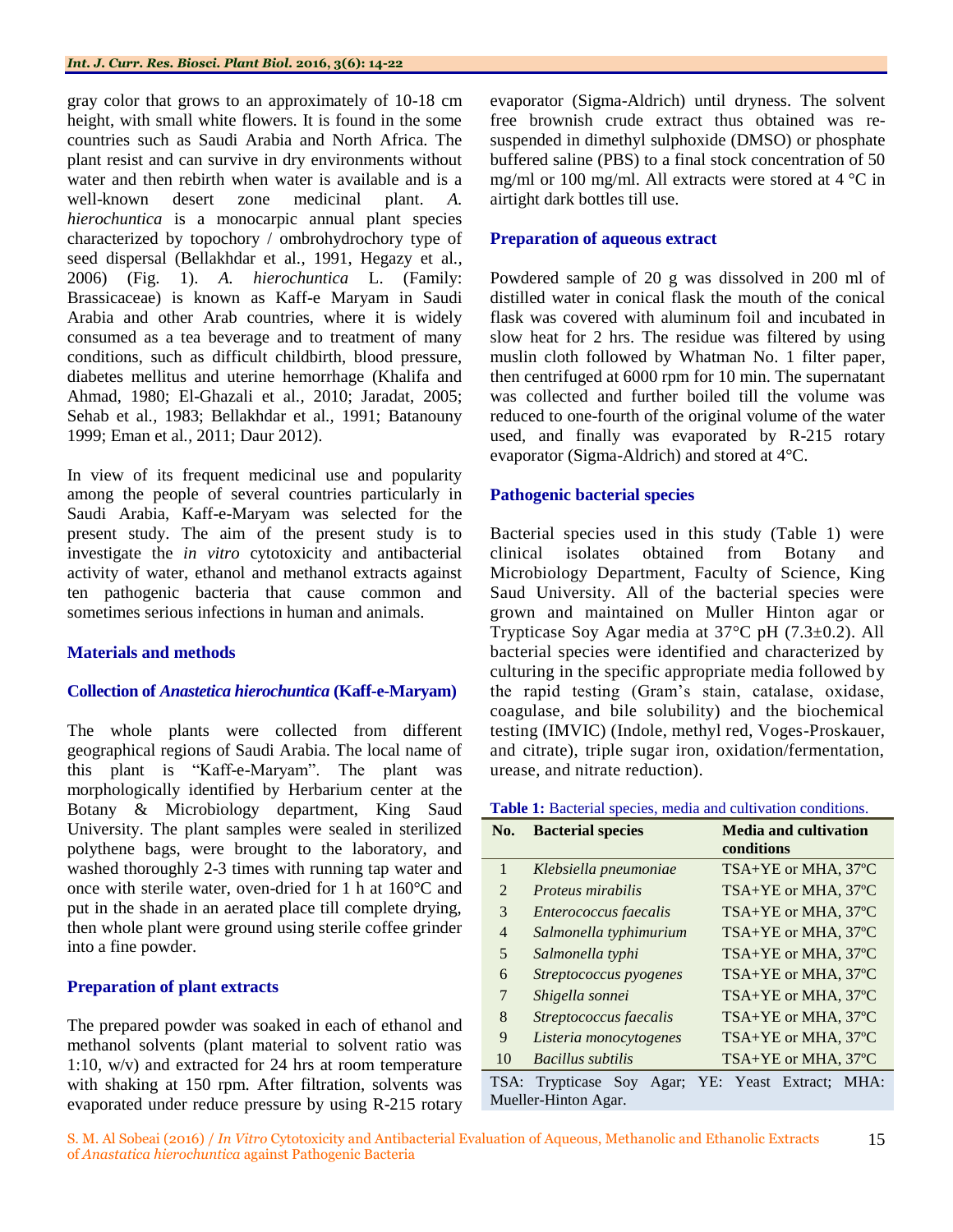# **Bacterial species inoculums**

The tested bacterial species were first inoculated into tubes contains Mueller-Hinton Broth separately and incubated at 37°C for 18 hrs. Each of the cultures was then adjusted to 0.5 McFarland turbidity standard at (1-  $2x10^6$  CFU/mL) and inoculated (0.2 ml each) onto Mueller Hinton agar plates (diameter: 15 cm).

# *In vitro* **cytotoxicity assay**

African green monkey kidney cells (Vero) were cultured in Dulbecco's modified eagle's medium (DMEM) supplemented with 10% fetal bovine serum (FBS; Gibco, Grand Island, NY), 2 mM L-glutamine, penicillin (100 U/ml), streptomycin (100  $\mu$ g/ml), and amphotericin B (0.25 μg/ml) (Sigma, St. Louis, MO). Cells treated with medicinal plant extracts were kept in maintenance medium containing 1% FBS, L-glutamine and antibiotics. Cells were incubated at  $37^{\circ}$ C with 5% CO<sub>2</sub> for 3 days.

# **Microscopic examination for morphological alterations**

Monolayer cultures of Vero cells (80 to 90% confluence) were prepared in 96 well plates. After removal of culture medium, cells were washed twice with phosphate buffered saline. Two-fold serial dilutions of the methanol, ethanol and aqueous extracts were prepared in maintenance medium starting from the concentration of 2500 to 4 µg/ml, and added to cells in triplicates. Wells that received methanol 70% were served as positive controls and those that received maintenance media only were served as negative controls. All cultures were kept at  $37^{\circ}$ C in  $CO_2$  incubator for 72 hrs with daily observation for morphological changes under phase contrast inverted microscope equipped with a digital camera (Olympus IX51, Tokyo, Japan) at 20 and 40X magnification. Cellular alterations were recognized in the form of cell rounding, granulation, vacuolation, degeneration and lysis, as well as detachment of the monolayer. The minimal toxic concentration (MTC) was identified as the least concentration that induce toxic effect(s) on culture cells as detected microscopically after 72 hrs of incubation.

# **Cell viability assay**

The number of viable cells was determined colorimetric assay, in 96-well plates. In independent set of experiment, following the incubation of confluent monolayer cultures of cells with two-fold dilution series

of plant extracts for 72 hrs, 20 µl of Cell Titer-Blue (CTB) reagent (Promega, Madison, WI) were added to each well. DMSO treated cells were used as a positive control. After 4 hrs of incubation at 37°C, the optical density (OD) was measured in all plate wells using ELx880 microplate reader (BioTek, Winooski, VT) with wavelength 570 nm. The cell viability was measured in each well using the following formula:

Cell viability = 
$$
\frac{OD (assay well) - OD (positive control)}{OD (cell control) - OD (positive control)} \times 100
$$

The 50% cytotoxicity concentration  $(CC<sub>50</sub>)$  was calculated as the concentration of the plant extract that induced reduction in cell viability to 50%.

# **Assessment of antibacterial activity**

Antibacterial activity of the ethanol, methanol and aqueous extracts were screened by agar-well diffusion method as described by [Perez et al.](http://scialert.net/fulltext/?doi=jm.2012.59.67#63474_ja) (1990 and 1994), Lino and Deogracious (2006). Briefly, the bacterial suspension was swabbed uniformly to the Petri dishes containing 20-30 Mueller-Hinton Agar (MHA) and the inoculum was allowed to dry for 5-10 min. Nine wells of 6-8 mm in diameter were made in the surface of inoculated (MHA) using sterile cork borer for different concentrations of the extract and controls. The 50 μL from each extracts (1, 5, 10, 50, 100, 200, 250 and 500 mg/mL) was added into each well on the MHA plate and allowed to stand on the bench for 1 hr for proper diffusion and thereafter incubated at 37°C for 24 hrs. After 24 hrs, antibacterial activity was determined by measurement of diameter zones of inhibition (mm) (against the tested bacterial species) around each of the extracts. Reference antibiotics disc were placed on the agar surface as positive control. Sterilized distilled water was served as negative controls in separate wells. These studies were performed in triplicate.

# **Determination of minimum inhibitory concentration (MIC) and minimal bacterial concentration (MBC)**

The minimum inhibitory concentration (MIC) of the aqueous, ethanol and methanol extracts was determined for the tested bacterial species in triplicates at varying concentrations by tube dilution method. A tube containing 1 ml of Mueller-Hinton broth was inoculated with a loopful of the tested bacteria previously diluted to 0.5 McFarland turbidity standard. A tube containing Mueller-Hinton broth only was seeded with the tested bacteria to serve as control. All the tubes were then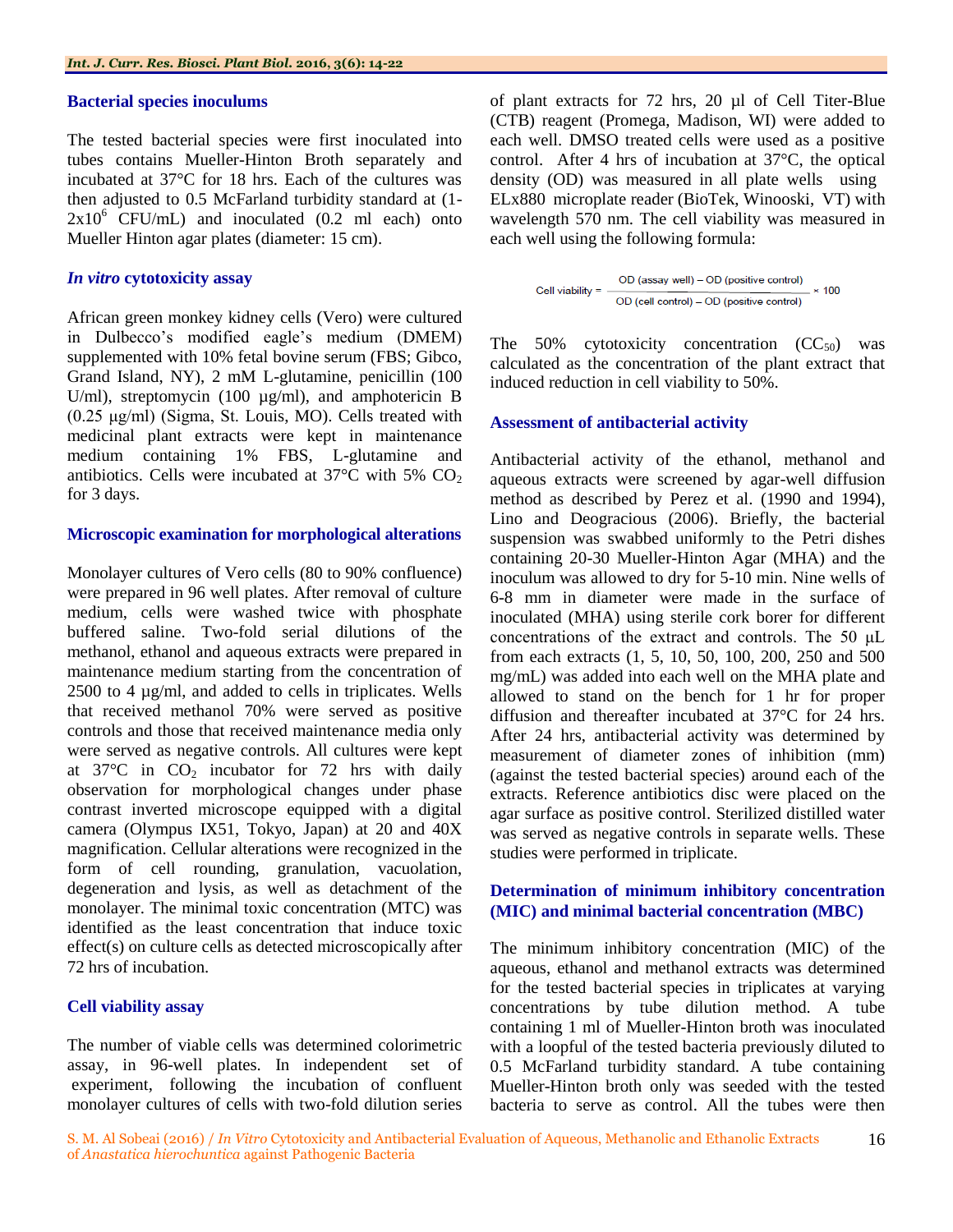incubated at 37°C for 24 hrs and then examined for growth by observing turbidity. The minimum bactericidal concentration (MBC) of the plant extract on the tested bacterial species was carried out according to (Ajaiyeoba et al*.,* 2003; [Dulger and Aki, 2009\)](http://scialert.net/fulltext/?doi=jm.2012.59.67#875671_ja). Briefly, 1ml from the MIC tubes showing no growth was subcultured on to MHA plate and incubated at 37°C for 24 hrs. The MBC was defined as the lowest concentration of bacteria that showed no bacterial colony. All samples were examined in triplicate.

# **Monitoring bacterial growth at various time points**

To study the bacterial growth at various time intervals, methanolic extract was diluted with nutrient broth to final concentrations of 0.3%. Single colonies of the tested bacteria were used for inoculation of Luria-Bertani (LB) media containing the 0.3% methanolic extract, and were incubated at 37°C for 72 hrs. The antibacterial activities of the *A. hierochuntica* was evaluated by measuring the optical density of bacterial growth turbidity at 1, 6, 12, 24, 48 and 72 hrs at 590 nm according to (Baeshin et al., 2005).

# **Statistical analysis**

Microsoft Excel (2007) data sheets and Graphpad Prism Version 6.0 were used to analyze the data.  $CC_{50}$  values, which is the concentration that kills 50% of the test cells, was determined by Regression Analysis. All data were presented as means  $\pm$  S.D.

# **Results**

# **Cytotoxicity of** *A. hierochuntica* **extracts**

The cytotoxic activity was evaluated *in vitro* according to it is effect on cell morphology (microscopic examination) and the metabolic reduction of CTB reagent (colorimetric assay) Vero cells. The cytotoxic effect of *A. hierochuntica* extracts was low cyototoxic (>1000 µg/ml) (Table 2).

#### **Table 2:** *In vitro* microscopic cell-based cytotoxicity assay.

|                                                                                                                                                  | Concentrations $(\mu\alpha/m)$ |               |            |               |    |        |        |  |                          |
|--------------------------------------------------------------------------------------------------------------------------------------------------|--------------------------------|---------------|------------|---------------|----|--------|--------|--|--------------------------|
| The plant                                                                                                                                        | 1000                           | 500           | <b>250</b> | 125           | 64 |        | - 16   |  |                          |
| Anastatica hierochuntica                                                                                                                         |                                | $\sim$ $\sim$ | $\sim$     | $\sim$ $\sim$ |    | $\sim$ | $\sim$ |  | $\overline{\phantom{0}}$ |
| <b>Note:</b> $+$ = Positive (morphological alterations, cytopathic effect (CPE) forming), $-$ = Negative (No morphological alterations, no CPE). |                                |               |            |               |    |        |        |  |                          |

The maximum concentration of methanol, ethanol and water extracts from *A. hierochuntica* used in cell viability

assay was 2500 μg/ml, the result presented in Table 3 and Fig. 2 which indicate MTC and  $CC_{50}$  on Vero cell lines.

**Table 3:** The limit *in vitro* activity of the cytotoxicity assay of three extracts from *A. hierochuntica* on Vero cells as indicated by MTC and  $CC_{50}$ .

| The extracts                  | Vero cells line  |            |  |  |  |
|-------------------------------|------------------|------------|--|--|--|
|                               | MTC <sup>'</sup> | $CC_{50}*$ |  |  |  |
| Methanol, ethanol and aqueous | 2500             | >1000      |  |  |  |

\*Concentration are expressed as µg/ml. MTC: Minimum toxic concentration. CC<sub>50</sub>: 50% cytotoxic concentration.





# **Antibacterial activity**

The result of the antibacterial activity of the extracts obtained from *A. hierochuntica* against tested pathogenic bacteria that cause common and sometimes serious infections in human and animals are shown in [\(Table 1\)](http://www.sciencedirect.com/science/article/pii/S101836471200050X#t0005). The diameter of all inhibition zones were measured and compared (Table 4) and (Fig. 3). All the three extracts tested showed antibacterial activity with variable inhibition effects and different in their activities against pathogenic bacteria ranging from very strong inhibition  $(22.7\pm1.3)$  to low  $(4 \pm 0.6)$ . Both methanolic and aqueous extracts of *A. hierochuntica* showed relatively similar antibacterial activity and inhibition effects against gram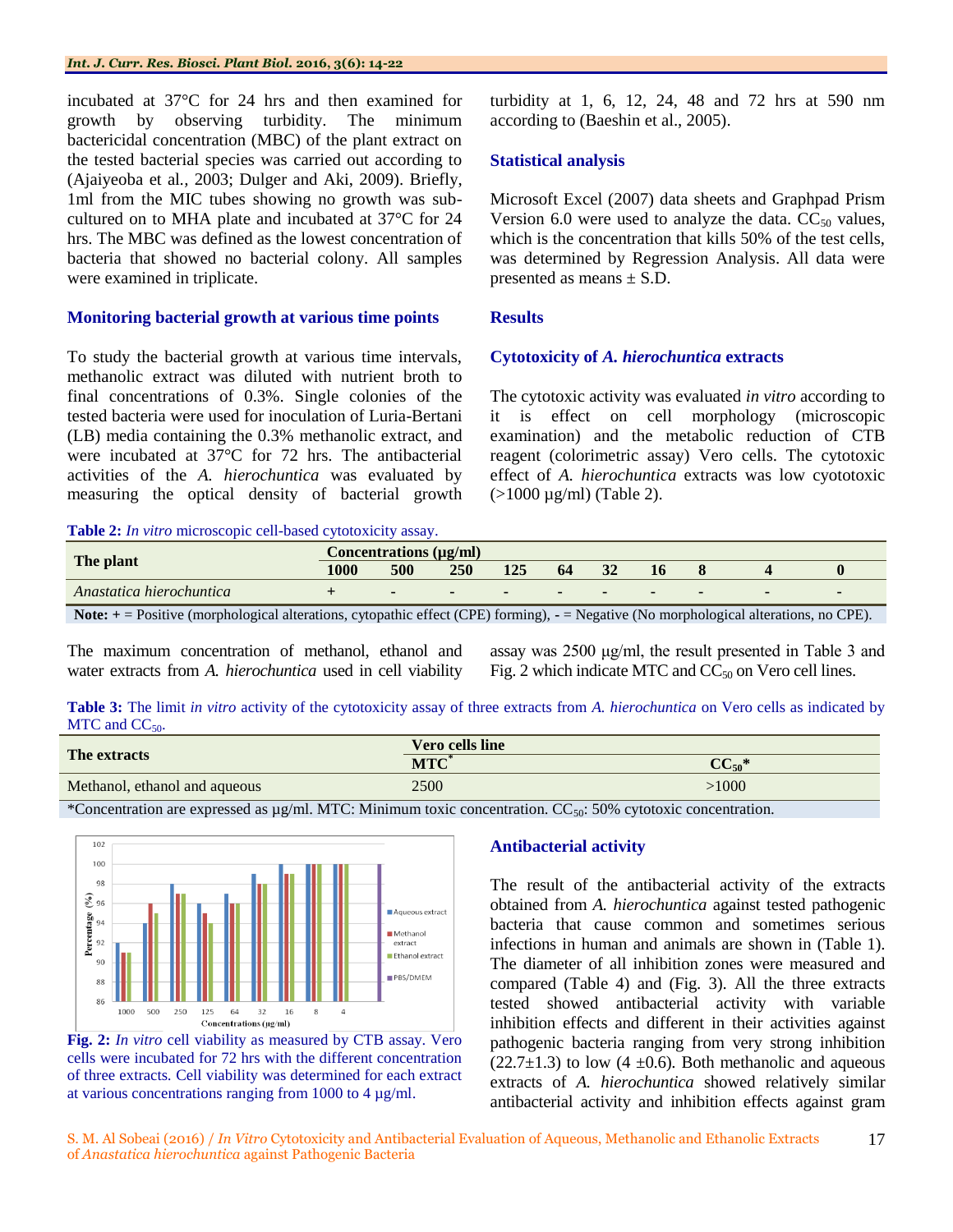#### *Int. J. Curr. Res. Biosci. Plant Biol.* **2016, 3(6): 14-22**

positive and negative bacteria (*Klebsiella pneumoniae, Proteus mirabilis, Enterococcus faecalis, Salmonella typhimurium, Salmonella typhi, Streptococcus pyogenes, Shigella sonnei, Streptococcus faecalis, L. monocytogenes and Bacillus subtilis*). Highest antibacterial activity was observed with methanol extract of *A. hierochuntica* against *Klebsiella pneumoniae* (22.7±1.3) and *P. mirabilis* (22.3±1.3) respectively, while moderate

antibacterial activity was showed against *Enterococcus faecalis* (20±1.3), *Salmonella typhimurium* (20±1.3), *Salmonella typhi (*19.7±0.6), *Streptococcus pyogenes* (19.7±0.6), *Shigella sonnei* (19 mm), *Streptococcus faecalis*  $(20.8\pm1.3)$  and *Bacillus subtilis*  $(21.6\pm1.6)$ whereas minimum activity was observed against *L. monocytogenes* with inhibition zone  $(4 \pm 0.6)$  [\(Table 4](http://www.sciencedirect.com/science/article/pii/S101836471200050X#t0005) and Fig. 3).

**Table 4.** The inhibitory effect of methanol, ethanol and water extracts of the *A. hierochuntica* at 100 mg/ml against investigated bacterial species.

| No.             | <b>Tested bacterium</b>  | Mean diameter zone of inhibition (mm) |                |                |                   |  |  |
|-----------------|--------------------------|---------------------------------------|----------------|----------------|-------------------|--|--|
|                 |                          | AO                                    | <b>ME</b>      | ET             | <b>DDW</b> or PBS |  |  |
|                 | Klebsiella pneumoniae    | $18 \pm 1.3$                          | $22.7 \pm 1.3$ | $10.3 \pm 2.0$ | NI                |  |  |
| 2               | Proteus mirabilis        | $20.3 \pm 1.3$                        | $22.3 \pm 1.3$ | $13.3 \pm 0.6$ | NI                |  |  |
| $\overline{3}$  | Enterococcus faecalis    | $17 \pm 0.9$                          | $20 \pm 1.3$   | $11.0 \pm 0$   | <b>NI</b>         |  |  |
| $\overline{4}$  | Salmonella typhimurium   | $18 \pm 0.6$                          | $20 \pm 1.3$   | $10.7 \pm 2.0$ | NI                |  |  |
| 5               | Salmonella typhi         | $18.7 \pm 0.9$                        | $19.7 \pm 0.6$ | $11.0 \pm 0$   | NI                |  |  |
| 6               | Streptococcus pyogenes   | $14 \pm 1.4$                          | $19.7 \pm 0.6$ | $10 \pm 2.0$   | NI                |  |  |
| $7 \frac{1}{2}$ | Shigella sonnei          | $16 \pm 0.9$                          | $19 \pm 0.9$   | $11.3 \pm 0.2$ | NI                |  |  |
| 8               | Streptococcus faecalis   | $15.3 \pm 1.4$                        | $20.8 \pm 1.3$ | $9.3 \pm 0.3$  | <b>NI</b>         |  |  |
| 9               | Listeria monocytogenes   | NI                                    | $4 \pm 0.6$    | NI             | NI                |  |  |
| 10              | <b>Bacillus subtilis</b> | $18.7 \pm 0.9$                        | $21.6 \pm 1.6$ | $10.3 \pm 2.0$ | NI                |  |  |

Antibacterial activities were expressed as mean inhibition diameter zones of the three replicates in millimeters (mm). Zone of inhibition not include the diameter of the well: NI: No Inhibition. (0 mm); AQ: aqueous extract; ME: methanol extract; ET: ethanol extract; DW: double distilled water; PBS: Phosphate-buffered saline. Values are expressed as mean of the three replicates.

The aqueous extract of *A. hierochuntica* showed highest antibacterial activity against *Proteus mirabilis* (20.3 ± 1.3 mm), *Salmonella typhi* (18.7±0.9 mm), *Salmonella paratyphi* (18  $\pm$  0.6 mm) and *K. pneumoniae* (18  $\pm$  1.3 mm) respectively, while it is showed comparatively similar antibacterial activity against *Streptococcus faecalis, Streptococcus pyogenes, Shigella sonnei* and *Enterococcus faecalis,* with no antibacterial activity against *Listeria monocytogenes* [\(Table 4](http://www.sciencedirect.com/science/article/pii/S101836471200050X#t0005) and Fig. 3). The methanol and ethanol extracts results showed over all similar antibacterial activity against tested organisms, except for *Listeria monocytogenes*. While, only a slight inhibition was observed with methanol extract [\(Table 4](http://www.sciencedirect.com/science/article/pii/S101836471200050X#t0005) and Fig. 3).

**Fig. 3:** Antibacterial activities profile (inhibitory zone in diameter) of methanol, ethanol and water extracts of *A.* 



*hierochuntica* against tested bacterial species. Values are mean of three replicates.

# **The minimum inhibitory concentration (MIC)**

The minimum inhibitory concentration (MIC) was determined for extracts which were found active in the antibacterial activity evaluation. The MIC ranged from 15-50 mg/ml (Fig. 4). Aqueous extract results showed 25, 30, 30, 40, 15, 15, 20, 25, 0 and 20 mg/ml, MIC values for *Klebsiella pneumoniae, Proteus mirabilis, Enterococcus faecalis, Streptococcus pyogenes, Salmonella typhi, Salmonella typhimurium, Shigella sonnei, Streptococcus faecalis, Listeria monocytogenes* and *Bacillus subtilis* respectively (Fig. 4).



**Fig. 4:** Minimum Inhibitory Concentration (MIC) values of methanol, ethanol and water extracts.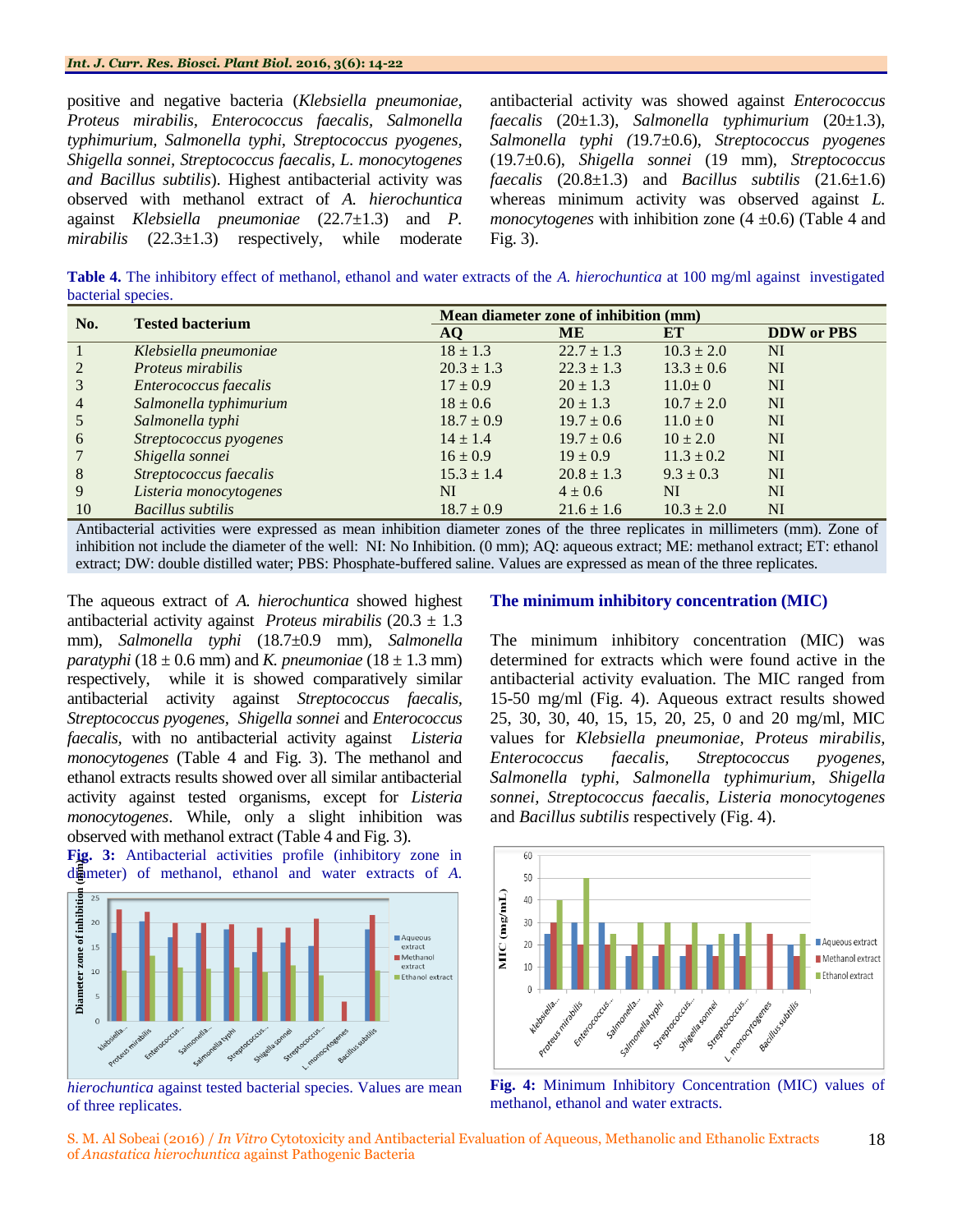The MIC of methanol extract were 30, 20, 20, 20, 20, 20, 15, 15, 25, 0 and 15 mg/ml for *Klebsiella pneumoniae, Proteis mirabilis, Enterococcus faecalis, Streptococcus pyogenes, Salmonella typhi, Salmonella typhimurium, Shigella sonnei, Streptococcus faecalis, Listeria monocytogenes* and *Bacillus subtilis* respectively (Fig. 4), whereas the ethanol extract MIC values were 40, 50, 25, 50, 30, 30, 25, 30, 0 and 25 mg/ml against *Klebsiella pneumoniae, Proteis mirabilis, Enterococcus faecalis, Streptococcus pyogenes, Salmonella typhi, Salmonella typhimurium, Shigella sonnei, Streptococcus faecalis, Listeria monocytogenes* and *Bacillus subtilis,*  respectively (Fig. 4).

## **Bacterial growth at various time points**

Antibacterial activity of methanol extract from *A. hierochuntica* against the ten tested bacteria was further explored by incubating them in medium containing different concentrations of methanol extract of *A. hierochuntica* and monitoring the bacterial growth. Under the low concentration treatment (0.3%) of methanol extract, the bacterial growth turbidity increased discontinuously during the whole period of treatment (72 hrs) (Fig. 5). However, under the higher concentrations treatment (3%) of the methanol extract, the growth turbidity increased until 12 hrs after the treatment and then considerably gradually decreased to the least at 72 hrs after the treatment (data on shown).



**Fig. 5:** Growth turbidity of methanol extract of *A. hierochuntica* against the tested bacteria treated with low concentration (0.3%) of methanol extract.

#### **Discussion**

The major challenge facing the medical and public community is the shortage of antimicrobial compounds. This has arisen due to the overprescribing of unnecessary antibiotics and other antimicrobials; as a consequence of bacterial resistance, arising to antimicrobial compound (Sandle, 2014). Medicinal plants remain a major of potentially useful structures for the development of new

chemotherapeutic agents (Fouchea et al*.,* 2008). The first step towards this purpose is the *in vitro* cytotoxicity and antibacterial activity evaluation (Tona et al*.,* 1998). Many studies have been screened antiviral, antibacterial, antifungal, anthelmintic, and anti-inflammatory properties of plants and whether they contain compounds with therapeutic activity or not (Samy et al*.,* 2000; Palombo and Semple, 2001; Kumaraswamy et al*.,* 2002; Bylka et al*.,* 2004; Behera et al*.,* 2005; Rosy et al*.,* 2010). Some of these observations have helped in identifying the active principle responsible for such activities and in the developing drugs for the therapeutic use in human beings, antimicrobials of plant origin are effective in the treatment of several infections.

The plant used in this investigation was selected primarily on the basis of their folkloric medicinal properties and it is interesting that the exhibited antimicrobial activities correlated well with their traditional uses. Therefore, it is very essential to evaluate the cytotoxicity and antibacterial activity of *A. hierochuntica*. The bacterial species used in the present study were carefully selected because of their clinical importance, especially with the current increasing trends of multidrug resistance among emerging and re-emerging bacterial pathogens to the many available different antibiotics with their frequent uses. Recent scientific research has shown that many plants used in traditional medicine are potentially toxic, allergic, mutagenic, and/or carcinogenic (Ahmad et al*.,* 1998; Dulger and Aki, 2009).

Therefore, *in vitro* cytotoxic evaluation studies are important to obtain effective safe new gents that have certain desirable properties such as: little or no toxic effects on normal cells, high efficacy on multiple sites, capability of oral consumption, known mechanism of action, low cost, and acceptance in the community (Aziz et al*.,* 2003). Cytotoxicity testing of medicinal plants is not only important to evaluate and validate the safety of medicinal plants for traditional use, but also provides guidance in the search for new active compounds.

In the present study, the cytotoxic effect of the *A. hierochuntica* methanol, ethanol and water extracts were investigated *in vitro* on Vero cells using cell Titer-Blue (CTB) reagent. The cytotoxicity of *A. hierochuntica* extracts was evaluated on Vero cells in a dose dependent manner at the end of 72 hours incubation with the three extracts. The cytotoxicity indices low degrees of cellular degeneration at high concentration. In this regard, it is worthy to mention that the mean  $CC_{50}$  value of methanol,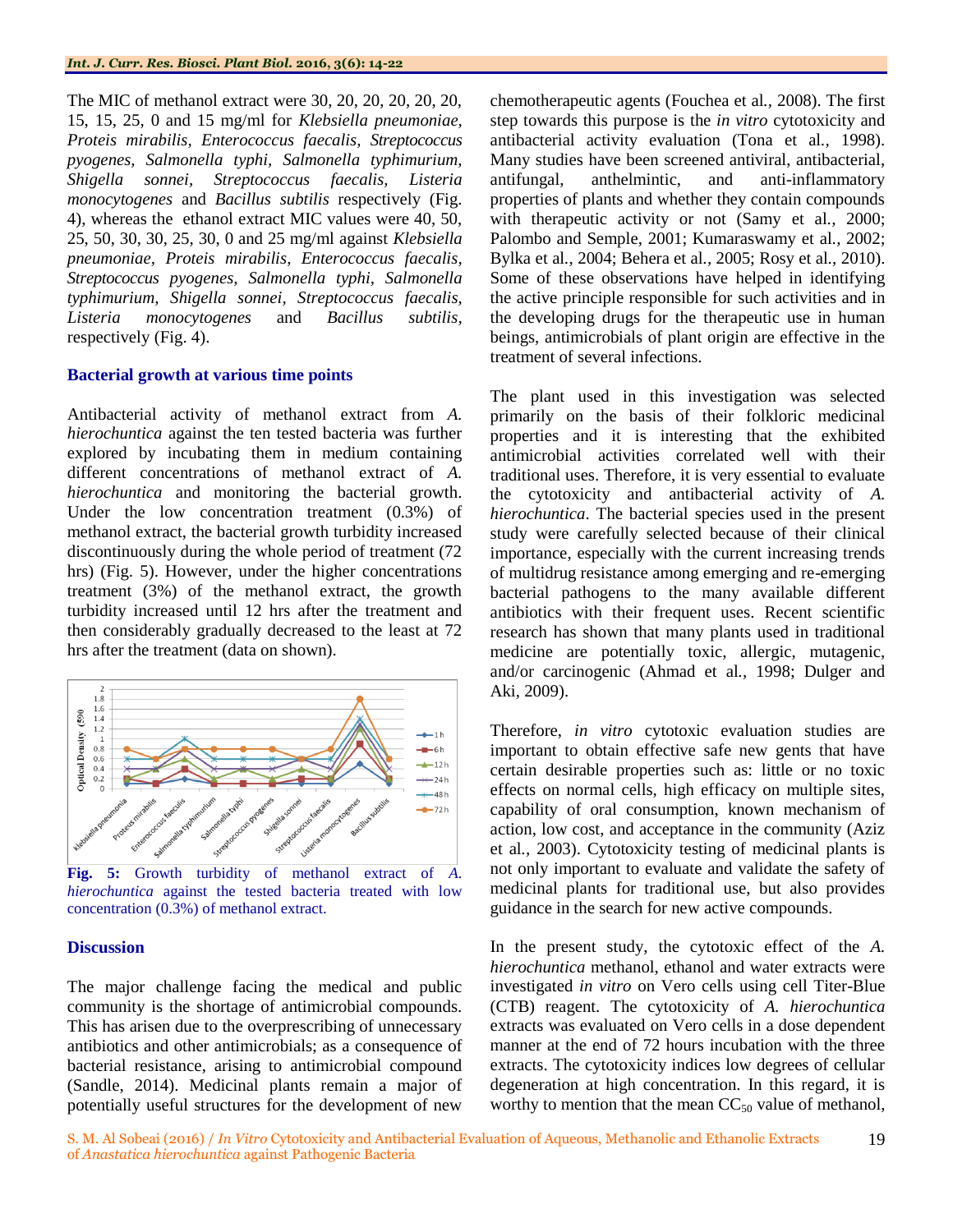ethanol and water extracts in this study were lower than 1000 µg/ml (Tables 2, 3 and Fig. 3). *In vitro* cytotoxicity results indicated that the *A. hierochuntica* could not be belonging to the toxic plant. Therefore, the results obtained in this study supported that the *A. hierochuntica*  may be considered as promising candidates for further evaluation against different kinds of other cell types both *in vitro* and *in vivo.*

In the current study, antibacterial activity of *A. hierochuntica* methanol, ethanol and water extracts have been evaluated *in vitro* against 10 pathogenic bacteria (Table 1), all three extracts tested showed antibacterial activity with variable inhibition effects and different in their activities against pathogenic bacteria ranging from very strong inhibition to low. However, the extracts differ in their activities against the microorganisms tested, increase of the extracts concentration from 50 to 100 mg resulted in significant increase in the diameter zone of inhibition formed against all tested bacterium*.* Both methanolic and aqueous extracts of *A. hierochuntica* showed relatively similar antimicrobial activity and inhibition effects against gram positive and gram negative bacteria (Table 4 and Fig. 3). Highest antibacterial activity was observed with methanol extract of *A. hierochuntica* against *Klebsiella pneumoniae* and *Protus mirabilis*, while moderate antibacterial activity was showed against seven tested bacterium namely, *Enterococcus faecalis*, *Salmonella typhimurium*, *Salmonella typhi, Streptococcus pyogenes*, *Shigella sonnei*, *Streptococcus faecalis* and *Bacillus subtilis,* whereas minimum activity was observed against *Listeria monocytogenes* (Table 4 and Fig. 3). The aqueous extract of *A. hierochuntica* showed highest antibacterial activity against *Proteus mirabilis, Salmonella typhi, Salmonella paratyphi* and *Klebsiella pneumoniae*, while it showed comparatively similar antibacterial activity against *Streptococcus faecalis, Streptococcus pyogenes, Streptoccos sonnei* and *Enterococcus faecalis,* with no antibacterial activity against *Listeria monocytogenes* (Table 4 and Fig. 3). The methanol and ethanol extracts results showed over all similar antibacterial activity against tested organisms, except for *Listeria monocytogenes*, where only a slight inhibition was observed with methanol extract (Table 4 and Fig. 3). This suggests that some of the active compounds in the methanolic extract exist in higher percent than those in ethanolic and aqueous extracts. Correspondingly to the finding of the present study, many studies have been reported for *A. hierochuntica* methanol and aqueous extracts with Gram negative and positive bacteria (Mohamed et al., 2010). However, our

finding differs from previous studies that noted alcohols to be reliable and consistent solvents for the extraction of antimicrobial substances from medicinal plants (Ahmad et al., 1998). This may be described by the fact that the secondary metabolites responsible for demonstrating antibacterial activity are greatly dependent on solvent system and collection process of metabolites from the plant sources (Rahman and Islam, 2013). Moreover, the geographical area and environment also affects the chemical composition of the plants and leads to the variation in activity (Girish and Satish 2008). Again, it was reported by several studies that several phytochemicals like terpenoids, flavonoids, tannins, alkaloids, steroids and some phenolic compounds are responsible for the antibacterial activity of the plant extract (Ramzi et al., 2008; Sule et al*.,* 2011).

The mean zone of inhibition produced by the methanol, ethanol and water extracts from *A. hierochuntica* against tested bacterial species except *Listeria monocytogenes* were nearly similar to those produced by commercial standard antibiotic disc. This fact may be explained by the postulate that the crude form of plant extract might be contains high concentration of bioactive compounds. While screening medicinal plants for antibacterial activity, it is generally expected that a greater number of compounds would be active against Gram positive rather than Gram negative bacteria (Joshi et al., 2011). However, in the present study it was found that the extract of *A. hierochuntica* was effective against both gram positive and gram negative bacteria which suggest that the plant extract may possess broad spectrum of antibiotic compounds or simply general metabolic toxin (Mohamed et al., 2010). In a research conducted by Mohamed et al. (2010) using aqueous and methanolic extract of leaves of *A. hierochuntica* indicated that this plant showed better antibacterial activity effects against both Gram positive and Gram negative bacteria, except for L. monocytogenes. These results are quite similar to that of our present study although the sample preparation and some organisms were different. Antibacterial activity of *Anastatica hierochuntica* may involve complex mechanisms, like the inhibition of the synthesis of cell walls and cell membranes and proteins (Oyaizu et al., 2003). The extracts of *A. hierochuntica* contained flovonoids, Anastatin A, and B that were believed to be responsible for blocking protein synthesis in bacteria as well as have anti-carcinogenic, anti-inflammatory and antiparasitic effects and have possessed potential immune modulatory effects (Agarwal et al*.,* 1998; Ma and Kinner, 2003; Antony et al., 2007).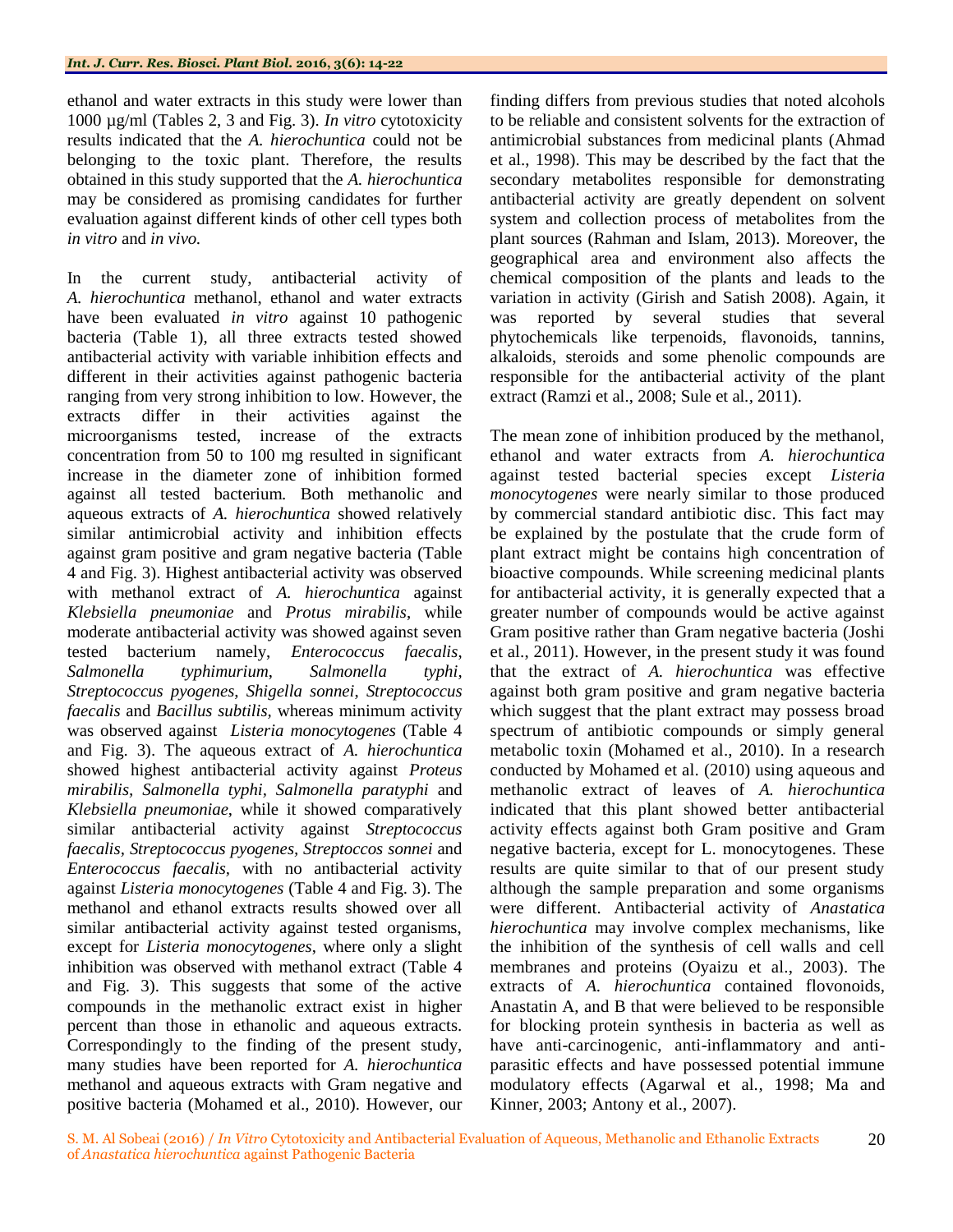The results of present investigation clearly indicate that the antibacterial activity vary with the type of the solvent used. The results obtained in this study clearly revealed that *A. hierochuntica* possess potential antibacterial activity and inhibition effects against tested bacterium, albeit methanol extract was found to have shown the strong inhibition and broadest spectrum antibacterial activity against Gram positive and Gram negative bacteria.

The minimum inhibitory concentration (MIC) of methanol, ethanol and water extracts of the *A. hierochuntica* extracts against Gram positive and negative bacteria (Table 4 and Fig. 2) showed dissimilar minimum inhibitory concentration against different tested bacterial species, the solubility of phytochemicals in different solvents may led to the difference observed in the inhibitory activity results of the various extracts. There are many reports on solubility of different bioactive components in different solvents according to their polarity (Marjorie, 2001). However, the inhibitory activity of the extracts may be due to complex mechanisms such as interference with cell wall and membrane synthesis, synthesis of protein and nucleic acids (Oyaizu et al., 2003).

# **Conflict of interest statement**

Author declares that he has no conflict of interest.

# **Acknowledgement**

The author would like to thankful Dr. Maaweya Elaeed H. Awadalla, Botany & Microbiology Department, King Saud University, and the Herbarium center, King Saud University, Riyadh, Saudi Arabia for their support in plant identification.

# **References**

- Agarwal, R., Kharya, M. D., Shrivastava, R., 1998. Antimicrobial and anthelmintic activities of the *Anastatica hiero-cuntica*. Ind. J. Exp. Biol. 29, 2292-2294.
- Ahmad, I., Mehmood, Z., Mohammad, F., 1998. Screening of some Indian medicinal plants for their antimicrobial properties. J. Ethnopharmocol. 62, 183-193.
- Ajaiyeoba, E. O., Onocha, P. A., Nwozo, S. O., Sama, W., 2003. Antimicrobial and cytotoxicity evaluation of *Buchholzia coriacea* stem bark. Fitoter. 74, 706-709.
- Antony, P. J., Fyfe, L., Smith, H., 2007. Plant active components-a source for anti-parasitic agents. Trend. Parasitol. 21, 462-468.
- Aziz, M. H., Kumar, R., Ahmad, N., 2003. Cancer

chemoprevention by resveratrol: *in vitro* and *in vivo* studies and the underlying mechanisms. Int. J. Oncol. 23, 17-28.

- Baeshin, N. A., Twaty, N., Al-Hebshi, A.,. 2005. Evaluation the genotoxicity of *Rhazya stricta* leaves extract by the *Saccharomyces cerveisiae* auxotrophic mutats test. Egyp. J. Nat. Toxicol. 2, 87-100.
- Batanouny, K. H., 1999. Wild Medicinal Plants in Egypt. The Palm Press, Cairo. 207p.
- Behera, S. K., Misra, M. K., 2005. Indigenous phytotherapy for genito-urinary diseases used by the Kandha tribe of Orissa, India. J. Ethnopharmacol. 102, 319-325.
- Bellakhdar, J., Claisse, R., Fleurentin, J., Younos, C., 1991. Repertory of standard herbal drugs in the Moroccan pharmacopoea. J. Ethnopharmacol. 35, 123-143.
- Bylka, W., Szaufer-Hajdrych, M., Matalawskan, I., Goslinka O., 2004. Antimicrobial activity of isocytisoside and extracts of *Aquilegia vulgaris* L. Lett. Appl. Microbiol. 39, 93-97.
- Daur, I., 2012. Chemical properties of the medicinal herb Kaff Maryam (*Anastatica hierochuntica* L.) and its relation to folk medicine use. Afr. J. Microbiol. Res. 6, 5048-5051.
- Doughari, J. H., El-mahmood, A. M., Manzara, S., 2007. Studies on the antibacterial activity of root extracts of *Carica papaya* L. Afr. J. Microbiol. Res. 037-041.
- Dulger, G., Aki, C., 2009. Antimicrobial activity of the leaves of endemic *Stachys pseudopinardii* in Turkey. Trop. J. Pharm. Res. 8, 371-375.
- El-Ghazali, G. E., Al-Khalifa, K. S., Saleem, G. A., Abdallah, E. M., 2010. Traditional medicinal plants indigenous to Al-Rass province, Saudi Arabia. J. Med. Plant Res. 4, 2680-2683.
- Eman, A. S., Tailang, M., Benyounes, S., Gauthaman, K., 2011. Antimalarial and hepatoprotective effects of entire plants of *Anastatic hierochuntica*. Int. J. Res. Phytoch. Pharm. 1, 24-27.
- Franklin, T. J., Snow, C. A., 1989. Biochemistry of antimicrobial action.  $4<sup>th</sup>$  Edn. Chapman and Hall, New York. pp.134-155.
- Girish, H. V., Satish, S., 2008. Antibacterial activity of important medicinal plants on human pathogenic bacteria – a comparative analysis. World Appl. Sci. J. 5, 267–271.
- Hegazy, A. K., Barakat, H. N., Kabiel, H. F., 2006. Anatomical significance of the hygrochastic movement in *Anastatica hierochuntica*. Ann. Bot. 97, 47-55.
- Jaradat, N., 2005. Medical plants utilized in Palestinian folk medicine for treatment of diabetes mellitus and cardiac diseases. J. Al-Aqsa Univ. 9, 1-22.
- Joshi, B., Sah, G. P., Basnet, B. B., Bhatt, M. R., Sharma, D., Subedi, K., Pandey, J., Malla, R., 20110. Phytochemical extraction and antimicrobial properties of different medicinal plants: *Ocimum sanctum* (Tulsi), *Eugenia caryophyllata* (Clove), *Achyranthes bidentata* (Datiwan) and *Azadirachta indica* (Neem). J. Microbiol. Antimicrob. 3, 1-7.
- Junaid, S. A., Olabode, A. O., Onwuliri, F. C., Okworiu, A. E. J., Agina, S. E., 2006. The antimicrobial properties of